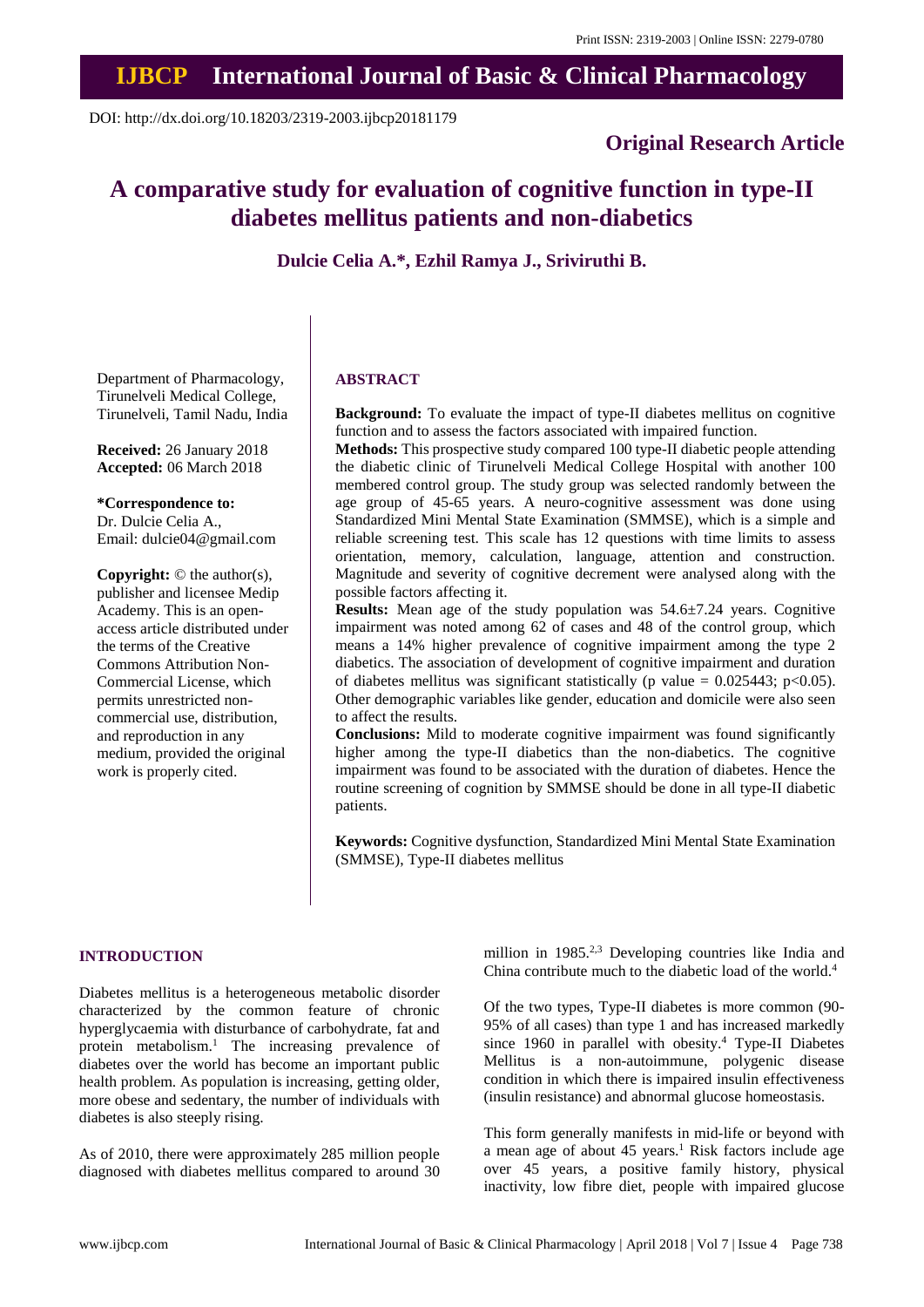tolerance or metabolic syndrome, prior gestational diabetes.<sup>5</sup> The known deleterious effects of diabetes include changes in large and small blood vessels, which in turn can lead to peripheral neuropathy, retinopathy, renal failure, ischaemic heart disease as well as cerebrovascular disease including stroke.<sup>6</sup>

Neurological co-morbidities of diabetes have recently began to attract more interest. They are among the most common but under-recognized complications of diabetes. Several studies have established the relationship between cognitive dysfunction and type-II diabetes. Mild cognitive decline is a natural and inevitable part of growing older. Unfortunately for people with diabetes, the disease accelerates this process. Both extremes of high blood glucose (hyper glycaemia) and low blood glucose (hypo glycaemia) contribute to the development of memory loss among people with Type-II Diabetes Mellitus. This could affect the day-to-day activities of patients. Hence, a preserved cognitive status would help improve the quality of life of patients. Early detection can also help the clinician for a better management of the condition.

Aim of the study was to evaluate the impact of type-II diabetes mellitus on cognitive function and to assess the factors associated with impaired function.

## **METHODS**

It was a prospective, randomized, comparative study. Study was carried out at Out-patient department, Diabetes Mellitus Clinic, Tirunelveli Medical College Hospital from August 2014-September 2014.

Hundred out-patients of type-II diabetes mellitus who are attending the diabetic clinic. Hundred non-diabetics of the same age group.

#### *Inclusion criteria*

- Known cases of type-II diabetes mellitus for minimum 2 years duration
- Age group-45 to 65 years
- Both genders.

#### *Exclusion criteria*

- Any coexisting medical illness like stroke, hypertension, liver cirrhosis, chronic renal failure, congestive heart failure
- Concurrent medications like sedatives, hypnotics, and anti-depressants
- Psychological disorders/Neurologic disorders
- Alcoholics/smokers/drug abusers

This comparative study was conducted at Tirunelveli Medical College Hospital with the co-operation of Department of Pharmacology and Department of General Medicine after obtaining approval from the Institutional Ethical Committee. Total of 100 type-II diabetes mellitus patients (case group) and 100 non-diabetics (control group) were enrolled in the study. Selection was made randomly, based on the as mentioned criteria and with a written informed consent. After collecting their demographic information, patients were subjected to neuro-cognitive assessment using Standardized Mini Mental State Examination. This scale has 12 questions with time limits to assess orientation, memory, calculation, language, attention and construction (Table 1). Meanwhile, hundred non-diabetics of the same age group and with the same criteria were also assessed to serve as the control group. Scoring was based on 30 total points and less than 26 was considered as impaired. Scores in the range 20-25, 10-19, 0-9 is said to have mild, moderate and severe cognitive impairment respectively.<sup>6</sup> Statistical representation of data was done. The Chi-square test was used to test the association between the events.

## **RESULTS**

#### *Demographic variables*

- Mean age of study population was  $54.6\pm7.24$  years.
- No significant differences in sex distribution  $(p=0.255)$ , educational level  $(p=0.087)$  and domicile (p=0.380) were found between cases and control (Table 2).

## *Cognitive analysis*

- Significant cognitive impairment was found among type-II diabetic cases when compared to the control group ( $p=0.047$ ;  $p<0.05$ ).
- Among the cases, 62 individuals had SMMSE scores <26, and among the control group, 48 individuals scored below 26, so categorized as having cognitive dysfunction (Table 3, Figure 1).



### **Figure 1: Comparison of cognitive function between cases and control.**

Out of these 62 cases, 42 had mild cognitive impairment (scores 20-25), 20 had moderate impairment (scores 10- 19) and none had severe impairment (scores 0-9) (Table 4, Figure 2).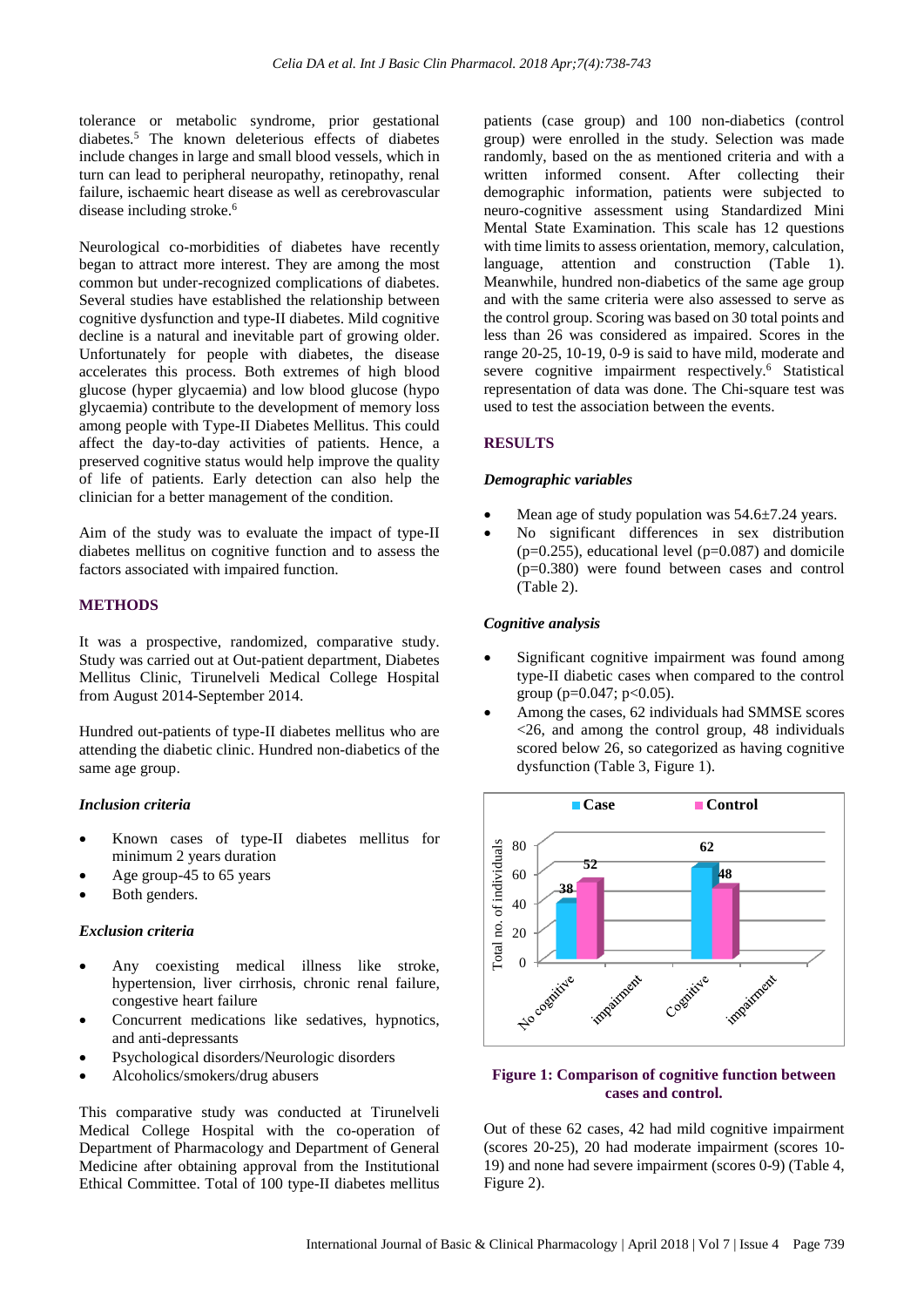| Table 1: standardized mini-mental state examination (SMMSE). |  |  |  |
|--------------------------------------------------------------|--|--|--|
|--------------------------------------------------------------|--|--|--|

|                | <b>Question</b>                                                                       | <b>Time allowed</b> | <b>Score</b> |
|----------------|---------------------------------------------------------------------------------------|---------------------|--------------|
|                | a. What year is this?                                                                 | 10 seconds          | $\sqrt{1}$   |
| $\mathbf{1}$   | b. Which season is this?                                                              | 10 seconds          | /1           |
|                | c. What month is this?                                                                | 10 seconds          | $\sqrt{1}$   |
|                | d. What is today's date?                                                              | 10 seconds          | /1           |
|                | e. What day of the week is this?                                                      | 10 seconds          | $\sqrt{1}$   |
|                | a. What country are we in?                                                            | 10 seconds          | $\sqrt{1}$   |
|                | b. What province are we in?                                                           | 10 seconds          | $\sqrt{1}$   |
|                | c. What city/town are we in?                                                          | 10 seconds          | $\sqrt{1}$   |
| $\overline{2}$ | d. IN HOME - What is the street address of this house?                                | 10 seconds          | $\sqrt{1}$   |
|                | IN FACILITY – What is the name of this building?                                      |                     |              |
|                | e. IN HOME - What room are we in? IN FACILITY - What floor are we on?                 | 10 seconds          | $\sqrt{1}$   |
|                | SAY: I am going to name three objects. When I am finished, I want you to repeat       |                     |              |
| 3              | them. Remember what they are because I am going to ask you to name them again in      | 20 seconds          | /3           |
|                | a few minutes. Say the following words slowly at 1-second intervals-ball/car/man      |                     |              |
| 4              | Spell the word WORLD. Now spell it backwards.                                         | 30 seconds          | /5           |
| 5              | Now what were the three objects I asked you to remember?                              | 10 seconds          | /3           |
| 6              | SHOW wristwatch. ASK: What is this called?                                            | 10 seconds          | $\sqrt{1}$   |
| $\overline{7}$ | SHOW pencil. ASK: What is this called?                                                | 10 seconds          | /1           |
| 8              | SAY: I would like you to repeat this phrase after me: No ifs, ands or buts.           | 10 seconds          | $\sqrt{1}$   |
|                | SAY: Read the words on the page and then do what it says. Then hand the person the    |                     | $\sqrt{1}$   |
| 9              | sheet with CLOSE YOUR EYES on it. If the subject reads and does not close their       | 10 seconds          |              |
|                | eyes, repeat up to three times. Score only if subject closes eyes                     |                     |              |
|                | HAND the person a pencil and paper. SAY: Write any complete sentence on that          |                     | $/1\,$       |
| 10             | piece of paper. (Note: The sentence must make sense. Ignore spelling errors)          | 30 seconds          |              |
|                | PLACE design, eraser and pencil in front of the person. SAY: Copy this design         |                     |              |
|                | please.                                                                               |                     |              |
|                |                                                                                       |                     |              |
|                |                                                                                       | 1 minute            | $\sqrt{1}$   |
| 11             |                                                                                       |                     |              |
|                |                                                                                       |                     |              |
|                |                                                                                       |                     |              |
|                | Allow multiple tries. Wait until person is finished and hands it back. Score only for |                     |              |
|                | correctly copied diagram with a 4-sided figure between two 5-sided figures.           |                     |              |
|                | ASK the person if he is right or left-handed. Take a piece of paper and hold it up in |                     |              |
|                | front of the person. SAY: Take this paper in your right/left hand (whichever is non-  |                     |              |
|                | dominant), fold the paper in half once with both hands and put the paper down on the  |                     | $\sqrt{1}$   |
| 12             | floor. Score 1 point for each instruction executed correctly.                         | 30 seconds          | /1           |
|                | Takes paper correctly in hand                                                         |                     | $\sqrt{1}$   |
|                | Folds it in half                                                                      |                     |              |
|                | Puts it on the floor                                                                  |                     |              |
|                | Total test score                                                                      |                     | /30          |

## **Table 2: Demographic variables.**

| <b>Characteristic</b> | Case $(N)$ |          | Control $(N)$ |                   | p-value |
|-----------------------|------------|----------|---------------|-------------------|---------|
| Gender                | Male       | Female   | Male          | Female            | 0.255   |
|                       | 48         | 52       | 40            | 60                |         |
|                       | $45 - 55$  | 56-65    | $45 - 55$     | 56-65             | 0.138   |
| Age(years)            | 60         | 40       | 70            | 30                |         |
| Education             | $< 10$ th  | $>10$ th | < 10th        | >10 <sup>th</sup> | 0.087   |
|                       | 50         | 50       | 62            | 38                |         |
|                       | Rural      | Urban    | Rural         | Urban             | 0.380   |
| Domicile              | 34         | 66       | 40            | 60                |         |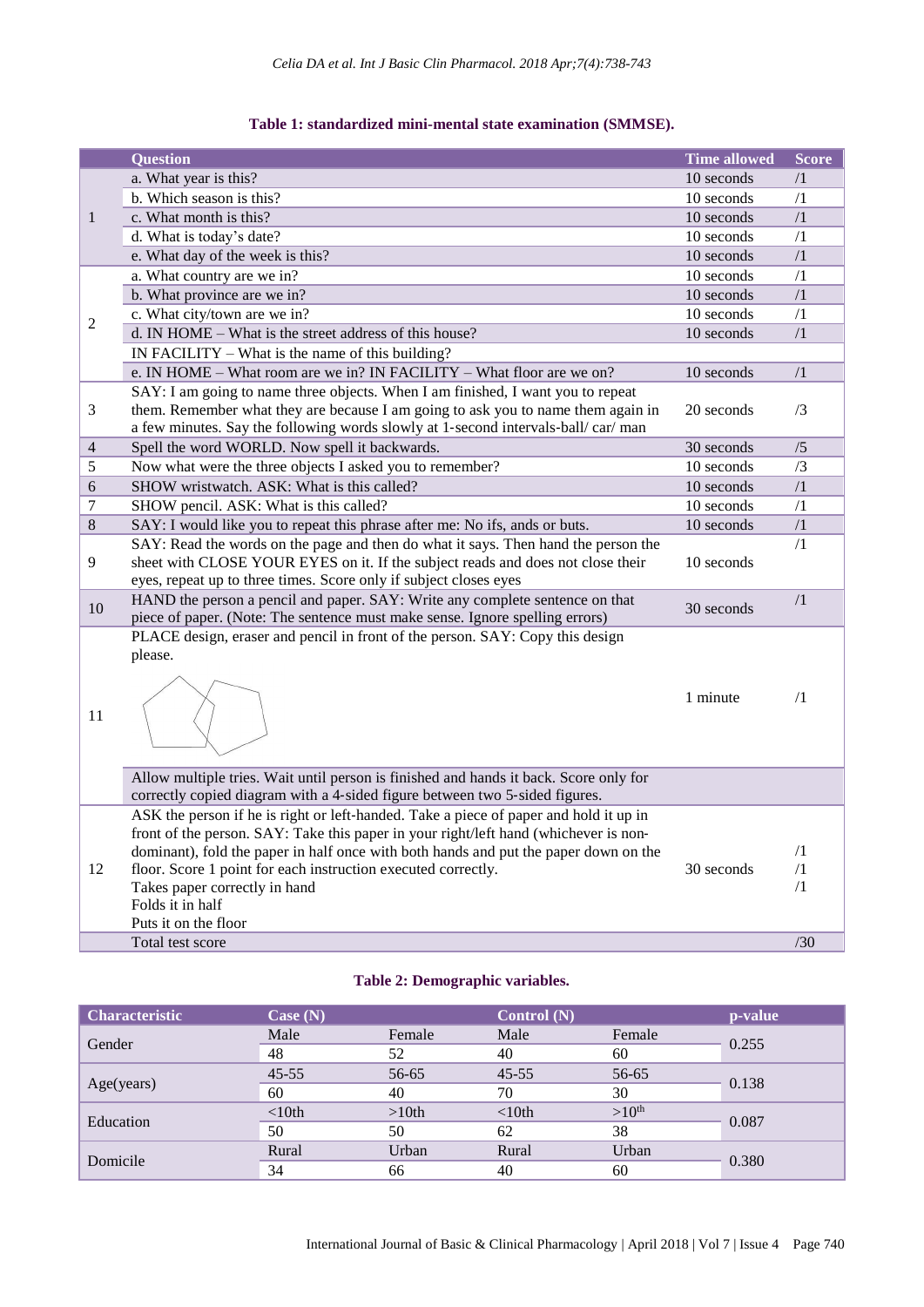

**Figure 2: Severity grading of cognitive dysfunction.**



**Figure 3: Factors affecting cognitive impairment of cases.**

#### **Table 3: Cognitive scores of cases and controls.**

|         | No cognitive<br><b>Impairment</b> | Cognitive<br><b>Impairment</b> | p value |
|---------|-----------------------------------|--------------------------------|---------|
| Case    | 38                                | 62                             | 0.047   |
| Control |                                   | 48                             | (<0.05) |

#### **Table 4: Severity of cognitive impairment.**

|         | <b>20-25 Mild</b><br>cognitive<br>impairment | 10-19<br><b>Moderate</b><br>cognitive<br>impairment | 0-9 Severe<br>cognitive<br>impairment |
|---------|----------------------------------------------|-----------------------------------------------------|---------------------------------------|
| Case    | 42                                           | 20                                                  |                                       |
| Control | 36                                           | $\mathcal{D}$                                       |                                       |

- Incidence of cognitive impairment was found to be greater in females ( $p=0.001$ ; <0.01) (Figure 3).
- Incidence of cognitive impairment was greater among those from urban areas (p=0.003; <0.01).
- Cognitive impairment was also greater among those with low educational levels  $(p<0.05)$  (Figure 3).
- Duration of diabetes mellitus also affected the results. Patients known to be type-II diabetics for

more than 5 years had greater incidence of cognitive impairment (p=0.025; <0.05) (Figure 3).

Age, drugs and glycaemic control were not found to affect the results (p>0.05).

#### **DISCUSSION**

Cognitive dysfunction is one of the recently established complications of type-II diabetes but this is not usually evaluated in clinical care. This study aims to highlight the association of cognitive impairment with type-II diabetes mellitus, using Standardized Mini Mental State Examination (SMMSE) test, thus providing insight into the magnitude and severity of cognitive decrement with possible factors affecting the scores.

Mild cognitive impairment (MCI) is a common condition that has been recognized as a prodrome to dementia.<sup>7</sup> Diagnosing MCI is a challenge. Orientation, memory, calculation, language, attention and construction are the various cognitive domains to be assessed. Magnetic Resonance Imaging (MRI), Positron Emission Tomography (PET)scans to assess cerebral function are very expensive and cannot be used as a routine screening test. The Mini-Mental State Examination (MMSE) is the traditionally used simple screening test for cognitive impairment. Standardized Mini-Mental State Examination (SMMSE), an adaptation of MMSE has improved interrater reliability compared with MMSE, taking approximately 10 minutes to administer.<sup>8</sup>

The findings of this study strongly support that there is a significant relationship between cognitive dysfunction and type-II diabetes mellitus. The prevalence of cognitive dysfunction is 14% higher among type-II diabetics in this study. This is supported by various studies conducted in several places.<sup>9-11</sup>

The following hypotheses suggest the possible mechanisms for development of cognitive impairment with Type -II Diabetes Mellitus.<sup>12,13</sup>

- The oxidative stress created by insulin has detrimental impact on the brain cells.
- The direct effect of diabetes on the vascular system can increase the risk of vascular dementia.
- Metabolism of β amyloid protein and presence of APOE ξ4 allele seem to be a more deleteriousimpact.
- Insulin degrading protein and glycosylation end products also play a contributive role.

The study population included individuals between 45-65 years for the reason that mean age of occurrence of type-II diabetes is  $45$  years.<sup>1</sup> and in the elderly, over 65 years of age, the brain normally undergoes neurodegenerative changes.<sup>9</sup> Patients with history of smoking, alcoholism, drug abuse, hypertension or any other systemic illness have been excluded since each is an independent risk factor for cognitive impairment and could affect the results.14-16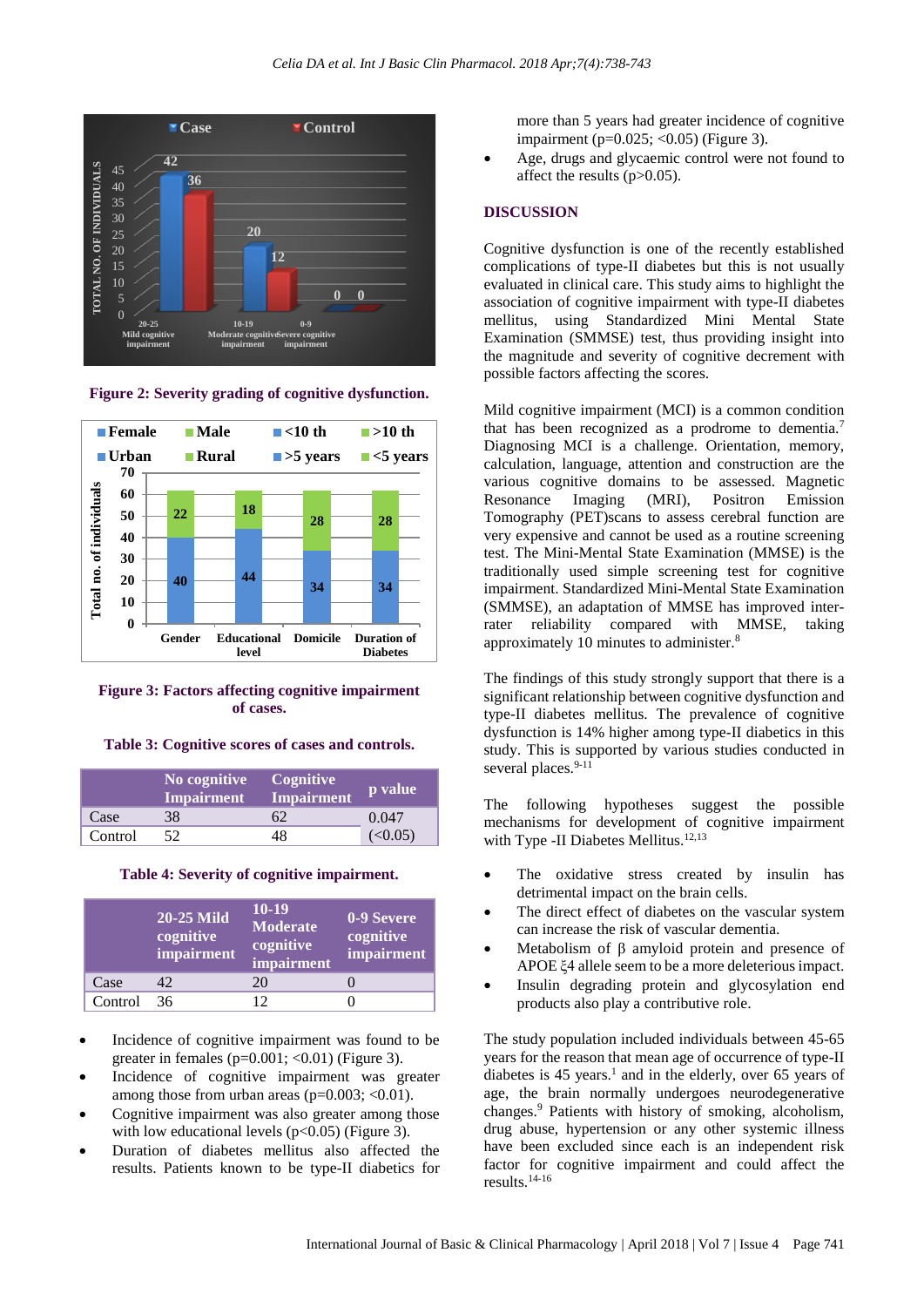According to this study, people with lower educational status scored less (Figure 3). This is similar to another study conducted in India.<sup>10</sup>

Females posed an increased risk that may be due to their lower literacy status (Figure 3).

The affected population was mostly from urban areas (Figure 3) as the diabetic prevalence rate is much more higher in the urban setup.

Longer duration of diabetes was associated with poorer scores (Figure 3) like Nurses' Health Study conducted in U.S.<sup>17</sup>

In contrast to other studies, association between cognitive impairment and glycaemic status could not be proved in this study.<sup>18</sup> This may be because patients were assessed only by their previous Fasting Blood Sugar values rather than the gold standard HbA1C as it is expensive.

There is an on-going phase – II trial of Metformin testing whether it could decrease cognitive decline in patients.<sup>13</sup> Here no correlation was found between pharmacotherapy and SMMSE scores.

This study also has certain limitations. Study population included only 100 patients as the duration of study is shorter. A larger study is required to consolidate the finding that type-II diabetes mellitus patients are more susceptible to cognitive dysfunction. HBA1C can be used as an alternative to fasting blood sugar values to assess the glycaemic control of patients.

## **CONCLUSION**

Mild to moderate cognitive impairment was found significantly higher among the type-II diabetics than the non-diabetics. The cognitive impairment was found to be associated with the duration of diabetes. This study suggests that the early implementation of Standardized Mini Mental State Examination as a routine ambulatory screening test for type-II diabetes patients can be useful to detect early stages of cognitive impairment.

## **ACKNOWLEDGEMENTS**

Authors would like to thank the study participants for their cooperation in providing the necessary information.

*Funding: No funding sources Conflict of interest: None declared Ethical approval: The study was approved by the Institutional Ethics Committee*

## **REFERENCES**

1. Harsh Mohan. Textbook of Pathology. 6<sup>th</sup> Ed.: Jaypee Brothers Medical Publishers (P) Ltd; 2010:818.

- 2. Melmed S, Polonsky KS. Larsen PR, Kronenberg HM. William Textbook of Endocrinology. 12<sup>th</sup> Ed. Philadelphia: Elsevier/Saunders; 2011:1371-1435.
- 3. Smyth S, Heron A. Diabetes and Obesity: The twin epidemics. Nature Medicine; January 2006;12(1):75- 80.
- 4. Iacobuzio-Donahue CA. The Endocrine Pancreas. Robins and Cotran's pathologic basis of disease. 9<sup>th</sup> Ed. Philadelphia; Elsevier/Saunders; 2015:1105.
- 5. Goldstein BJ. Dirk Mueller-Wieland. Type-II diabetes: Principles and Practice. 2<sup>nd</sup> Ed. Crc Press.; 2007:7.
- 6. National Ageing Research Institute. Final Report: The Assessment of Older People with dementia and depression of Culturally and Linguistically Diverse Backgrounds: A review of current practice and the development of guidelines for Victorian Aged Care Assessment Services. Final Report, July 2011. Available at: at: https://www2.health.vic.gov.au/Api/downloadmedia/ %7B506DB4FF-039F-4753-88E2- 61F4E76448D6%7D. Accessed 18 June 2014.
- 7. Morris JC, Storandt M, Miller JP, McKeel DW Jr, Price JL, Rubin EH, and others. Mild cognitive impairment represents early-stage Alzheimer's disease. Arch Neurology. 2001;58:397-405.
- 8. William Molloy D, MB, MRCPI, FRCPC1, Timothy IM Standish, Lewis DL, PhD\_Can J. Screening for Mild Cognitive Impairment Psychiatry. January 2005;50(1).
- 9. Beeri MS, Goldbourt U, Silverman JM, Noy S, Schmeidler J, Ravona-Springer R, et al. Diabetes mellitus in midlife and the risk of dementia three decades later. Neurology. 2004 Nov 23;63(10):1902- 7.
- 10. Kataria L, Pandya H, Shah S, Shah H, Gerg R. (India): Prevalence and pattern of cognitive dysfunction in type-II diabetes mellitus. International Journals of medical and applied sciences. ISSN:2320-3137.
- 11. Alencar RC. (Brazil). Assessment of cognitive status in patients with type -II diabetes mellitus through MMSE. Diabetology and Metabolic syndrome. 28 Jan 2010.
- 12. Smith GE, Bondi MW. Mild Cognitive Impairment and Dementia: Definitions, Diagnosis, and Treatment. AACN/Oxford Workshop Series; 2013:238.
- 13. Luchsinger JA. Type-II Diabetes and cognitive impairment linking mechanisms. PMC June 12, 2012.
- 14. Knut-Olaf H, Groneberg D. Tobacco or Health?: Physiological and social damages caused by tobacco smoking. 2<sup>nd</sup> Ed. Springer; 2010:160.
- 15. Harward MP, Udden MM. Medical Secrets. 5th Ed. Mosby Elsevier; 2011:544.
- 16. Prisant ML. Hypertension in the elderly. Humana Press; 2005:272.
- 17. Colditz GA, Manson JE, Hankinson SE: The Nurses' Health Study: 20 year contribution to the understanding of health among women. J. Women's Health. 1997;6:49-62.